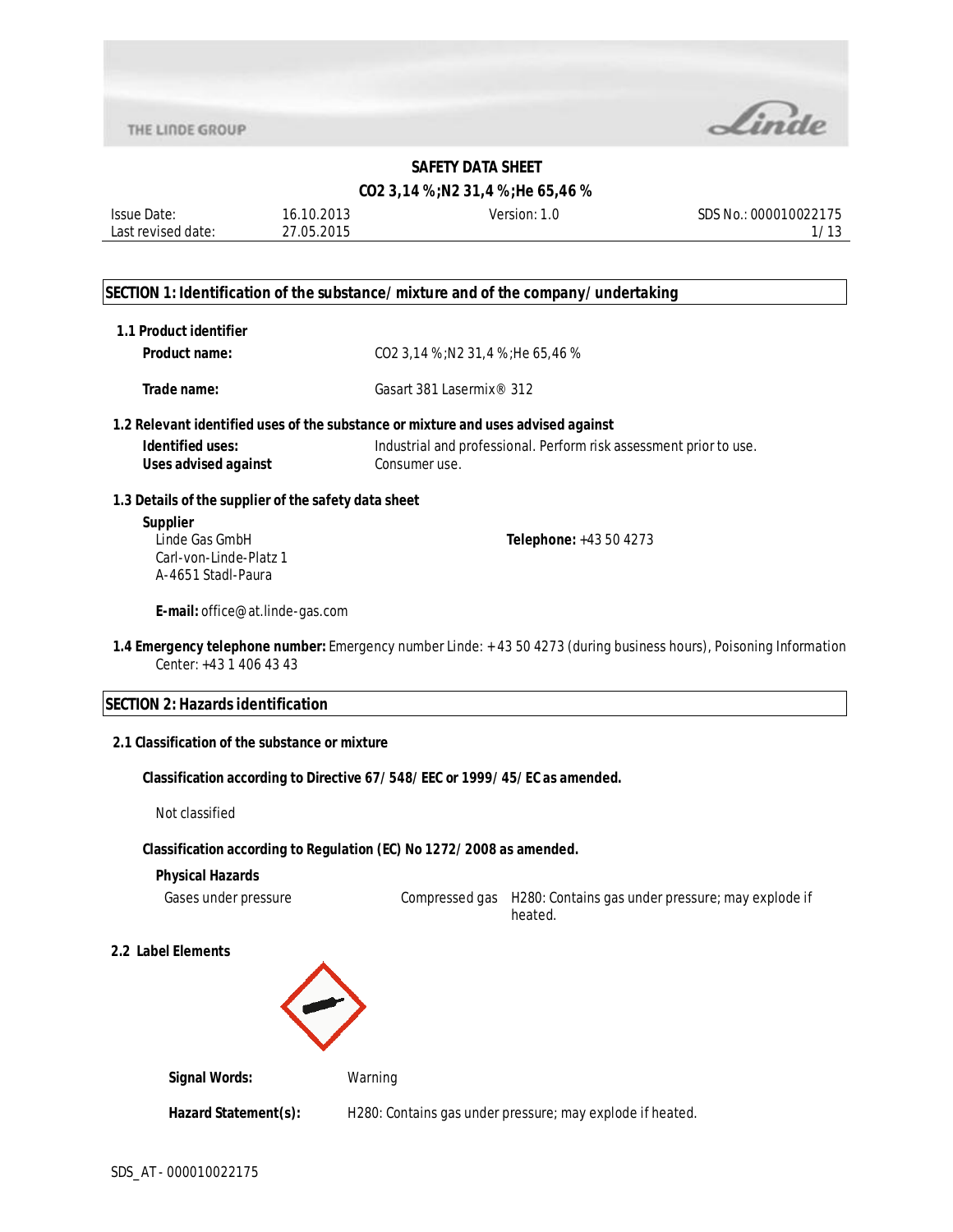

## **CO2 3,14 %;N2 31,4 %;He 65,46 %**

| <b>Issue Date:</b><br>Last revised date: | 16.10.2013<br>27.05.2015       | Version: 1.0                                | SDS No.: 000010022175<br>2/13 |
|------------------------------------------|--------------------------------|---------------------------------------------|-------------------------------|
| <b>Precautionary Statement</b>           |                                |                                             |                               |
| Prevention:                              | None.                          |                                             |                               |
| <b>Response:</b>                         | None.                          |                                             |                               |
| Storage:                                 |                                | P403: Store in a well-ventilated place.     |                               |
| Disposal:                                | None.                          |                                             |                               |
|                                          | Supplemental label information | EIGA-As: Asphyxiant in high concentrations. |                               |
| 2.3 Other hazards:                       | None.                          |                                             |                               |

## **SECTION 3: Composition/information on ingredients**

#### **3.2 Mixtures**

| <b>Chemical name</b> | Chemical        | <b>Concentration</b> | CAS-No.   | EC No.    | <b>REACH Registration</b>                                                                             | <b>Notes</b> |
|----------------------|-----------------|----------------------|-----------|-----------|-------------------------------------------------------------------------------------------------------|--------------|
|                      | formula         |                      |           |           | No.                                                                                                   |              |
| Carbon dioxide       | CO <sub>2</sub> | 3,1400%              | 124-38-9  | 204-696-9 | Listed in Annex IV/V<br>of Regulation (EC) No<br>1907/2006 (REACH),<br>exempted from<br>registration. | #            |
| <b>Helium</b>        | He              | 65.4600%             | 7440-59-7 | 231-168-5 | Listed in Annex IV/V<br>of Regulation (EC) No<br>1907/2006 (REACH),<br>exempted from<br>registration. |              |
| Nitrogen             | N <sub>2</sub>  | 31,4000%             | 7727-37-9 | 231-783-9 | Listed in Annex IV/V<br>of Regulation (EC) No<br>1907/2006 (REACH),<br>exempted from<br>registration. |              |

The concentrations of the components in the SDS header, product name on page one and in section 3.2 are in mol due to regulatory requirements. All concentrations are nominal.

# This substance has workplace exposure limit(s).

PBT: persistent, bioaccumulative and toxic substance.

vPvB: very persistent and very bioaccumulative substance.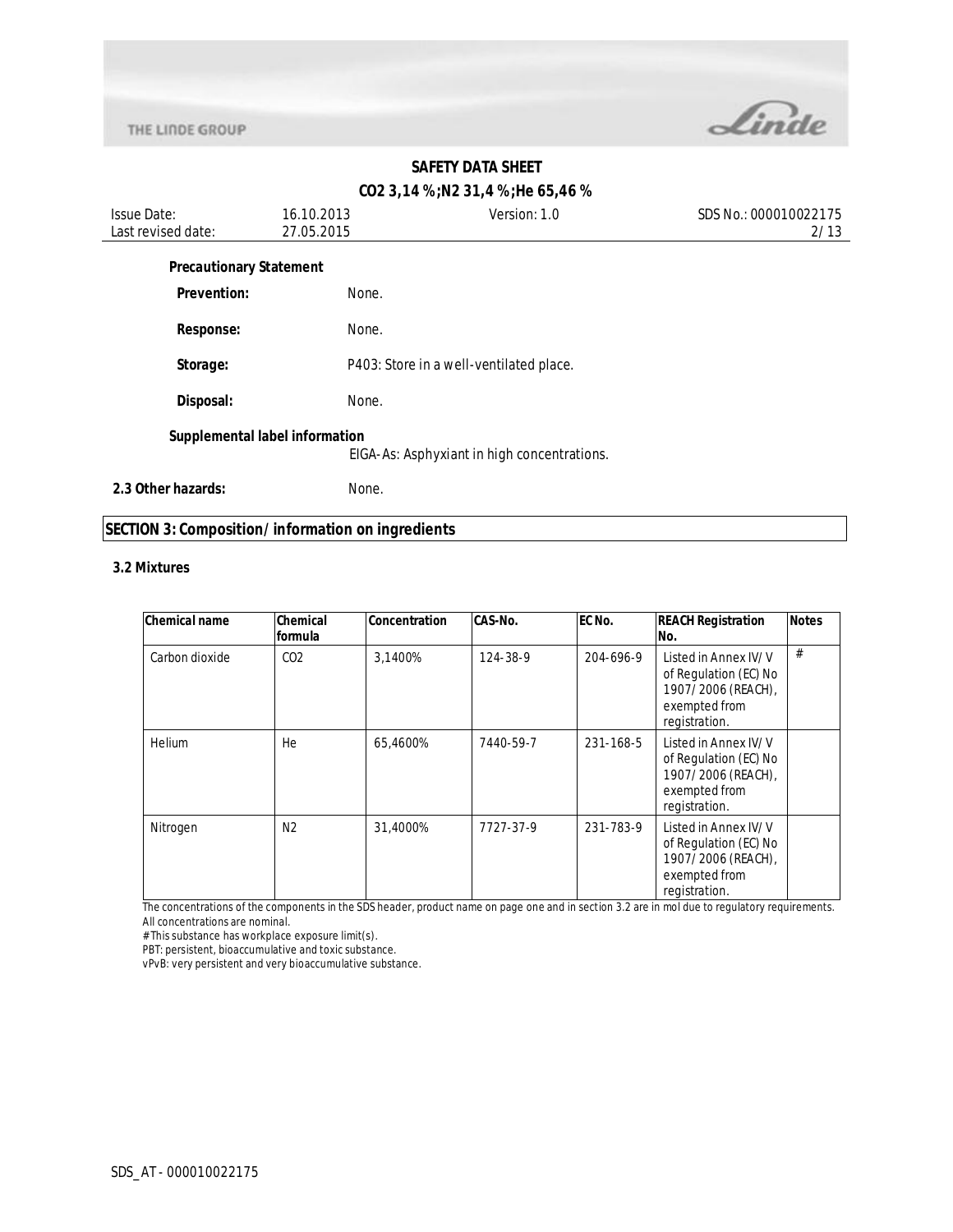



## **CO2 3,14 %;N2 31,4 %;He 65,46 %**

| <b>Issue Date:</b> | 16.10.2013 | Version: 1.0 | SDS No.: 000010022175 |
|--------------------|------------|--------------|-----------------------|
| Last revised date: | 27.05.2015 |              | 3/13                  |

#### **Classification**

| <b>Chemical name</b> | <b>Classification</b> |                              | <b>Notes</b> |
|----------------------|-----------------------|------------------------------|--------------|
| Carbon dioxide       | DSD:                  | none                         |              |
|                      | CLP:                  | Press. Gas Liquef. Gas; H280 |              |
| <b>Helium</b>        | DSD:                  | none                         |              |
|                      | CLP:                  | Press. Gas Compr. Gas; H280  |              |
| Nitrogen             | DSD:                  | none                         |              |
|                      | CLP:                  | Press. Gas Compr. Gas; H280  |              |

DSD: Directive 67/548/EEC.

CLP: Regulation No. 1272/2008.

The full text for all R-phrases and H-statements is displayed in section 16.

| <b>SECTION 4: First aid measures</b>                                   |                                                                                                                                                                                                                                                                                                                                                                                                              |
|------------------------------------------------------------------------|--------------------------------------------------------------------------------------------------------------------------------------------------------------------------------------------------------------------------------------------------------------------------------------------------------------------------------------------------------------------------------------------------------------|
| General:                                                               | In high concentrations may cause asphyxiation. Symptoms may include loss of<br>mobility/consciousness. Victim may not be aware of asphyxiation. Remove victim<br>to uncontaminated area wearing self contained breathing apparatus. Keep victim<br>warm and rested. Call a doctor. Apply artificial respiration if breathing stopped.                                                                        |
| 4.1 Description of first aid measures                                  |                                                                                                                                                                                                                                                                                                                                                                                                              |
| Inhalation:                                                            | Low concentrations of CO2 cause increased respiration and headache. In high<br>concentrations may cause asphyxiation. Symptoms may include loss of<br>mobility/consciousness. Victim may not be aware of asphyxiation. Remove victim<br>to uncontaminated area wearing self contained breathing apparatus. Keep victim<br>warm and rested. Call a doctor. Apply artificial respiration if breathing stopped. |
| Eye contact:                                                           | Adverse effects not expected from this product.                                                                                                                                                                                                                                                                                                                                                              |
| <b>Skin Contact:</b>                                                   | Adverse effects not expected from this product.                                                                                                                                                                                                                                                                                                                                                              |
| Ingestion:                                                             | Ingestion is not considered a potential route of exposure.                                                                                                                                                                                                                                                                                                                                                   |
| 4.2 Most important symptoms and<br>effects, both acute and<br>delayed: | Respiratory arrest.                                                                                                                                                                                                                                                                                                                                                                                          |
|                                                                        | 4.3 Indication of any immediate medical attention and special treatment needed                                                                                                                                                                                                                                                                                                                               |
| Hazards:                                                               | None.                                                                                                                                                                                                                                                                                                                                                                                                        |
| Treatment:                                                             | None.                                                                                                                                                                                                                                                                                                                                                                                                        |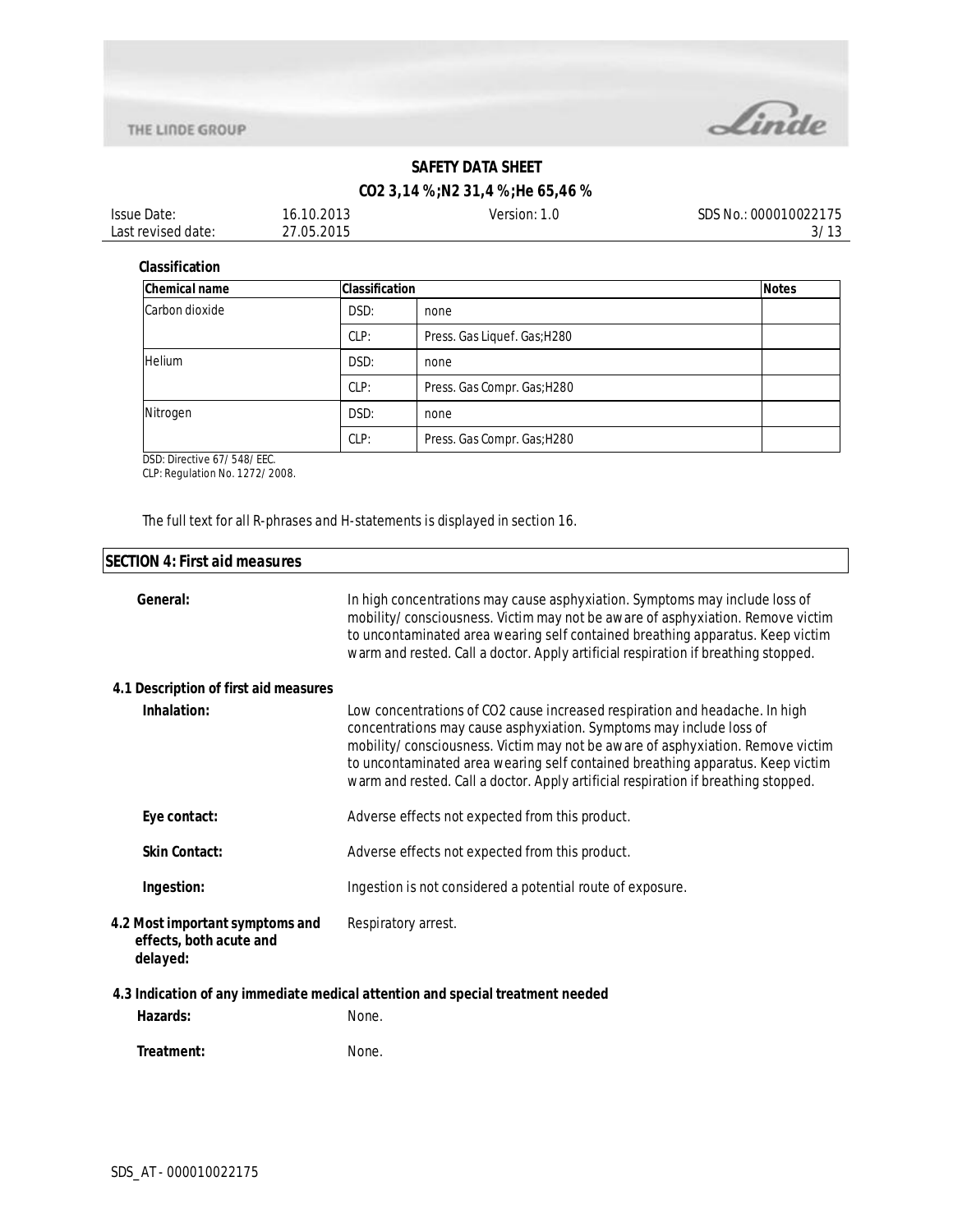

## **CO2 3,14 %;N2 31,4 %;He 65,46 %**

| <b>Issue Date:</b> | 16.10.2013 | Version: 1.0 | SDS No.: 000010022175 |
|--------------------|------------|--------------|-----------------------|
| Last revised date: | 27.05.2015 |              |                       |
|                    |            |              |                       |

# **SECTION 5: Firefighting measures**

| <b>General Fire Hazards:</b>                                  | Heat may cause the containers to explode.                                                                                                                                                                                                                                                                                                                                                                                                                                                                                                                                                                                         |  |
|---------------------------------------------------------------|-----------------------------------------------------------------------------------------------------------------------------------------------------------------------------------------------------------------------------------------------------------------------------------------------------------------------------------------------------------------------------------------------------------------------------------------------------------------------------------------------------------------------------------------------------------------------------------------------------------------------------------|--|
| 5.1 Extinguishing media<br>Suitable extinguishing media:      | Material will not burn. In case of fire in the surroundings: use appropriate<br>extinguishing agent.                                                                                                                                                                                                                                                                                                                                                                                                                                                                                                                              |  |
| Unsuitable extinguishing<br>media:                            | None.                                                                                                                                                                                                                                                                                                                                                                                                                                                                                                                                                                                                                             |  |
| 5.2 Special hazards arising from the<br>substance or mixture: | None.                                                                                                                                                                                                                                                                                                                                                                                                                                                                                                                                                                                                                             |  |
| <b>Hazardous Combustion Products:</b>                         | None.                                                                                                                                                                                                                                                                                                                                                                                                                                                                                                                                                                                                                             |  |
| 5.3 Advice for firefighters                                   |                                                                                                                                                                                                                                                                                                                                                                                                                                                                                                                                                                                                                                   |  |
| <b>Special fire fighting</b><br>procedures:                   | In case of fire: Stop leak if safe to do so. Continue water spray from protected<br>position until container stays cool. Use extinguishants to contain the fire. Isolate<br>the source of the fire or let it burn out.                                                                                                                                                                                                                                                                                                                                                                                                            |  |
| Special protective equipment<br>for fire-fighters:            | Firefighters must use standard protective equipment including flame retardant<br>coat, helmet with face shield, gloves, rubber boots, and in enclosed spaces, SCBA.<br>Guideline: EN 469 Protective clothing for firefighters. Performance requirements<br>for protective clothing for firefighting. EN 15090 Footwear for firefighters. EN 659<br>Protective gloves for firefighters. EN 443 Helmets for fire fighting in buildings and<br>other structures. EN 137 Respiratory protective devices - Self-contained open-<br>circuit compressed air breathing apparatus with full face mask - Requirements,<br>testing, marking. |  |

## **SECTION 6: Accidental release measures**

| 6.1 Personal precautions,<br>protective equipment and<br>emergency procedures: | Evacuate area. Provide adequate ventilation. Prevent from entering sewers,<br>basements and workpits, or any place where its accumulation can be dangerous.<br>Wear self-contained breathing apparatus when entering area unless atmosphere<br>is proved to be safe. Guideline EN 137 Respiratory protective devices - Self-<br>contained open-circuit compressed air breathing apparatus with full face mask -<br>Requirements, testing, marking. |
|--------------------------------------------------------------------------------|----------------------------------------------------------------------------------------------------------------------------------------------------------------------------------------------------------------------------------------------------------------------------------------------------------------------------------------------------------------------------------------------------------------------------------------------------|
| 6.2 Environmental Precautions:                                                 | Prevent further leakage or spillage if safe to do so.                                                                                                                                                                                                                                                                                                                                                                                              |
| 6.3 Methods and material for<br>containment and cleaning up:                   | Provide adequate ventilation.                                                                                                                                                                                                                                                                                                                                                                                                                      |
| 6.4 Reference to other sections:                                               | Refer to sections 8 and 13.                                                                                                                                                                                                                                                                                                                                                                                                                        |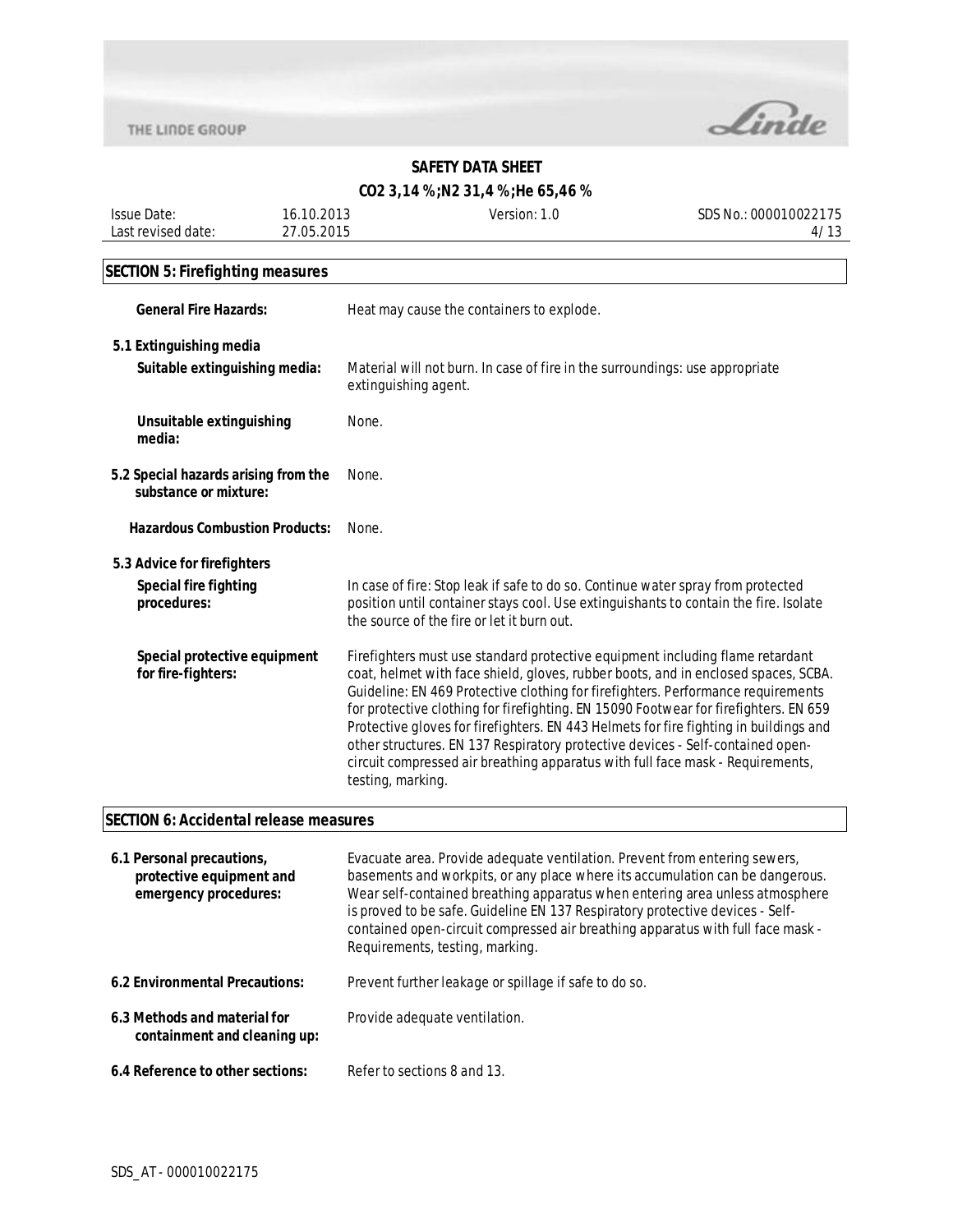

## **SAFETY DATA SHEET**

| CO2 3,14 %;N2 31,4 %;He 65,46 % |  |  |  |
|---------------------------------|--|--|--|
|---------------------------------|--|--|--|

| Date:<br>lssue.    | 2013<br>10 | Version: 1.6 | SDS No.:<br>000010022175           |
|--------------------|------------|--------------|------------------------------------|
| Last revised date: | 27.05.2015 |              | $\overline{A}$<br><u>J/</u><br>ں ا |
|                    |            |              |                                    |

# **SECTION 7: Handling and storage:**

| 7.1 Precautions for safe handling:                                   | Only experienced and properly instructed persons should handle gases under<br>pressure. Use only properly specified equipment which is suitable for this product,<br>its supply pressure and temperature. Refer to supplier's handling instructions. The<br>substance must be handled in accordance with good industrial hygiene and safety<br>procedures. Protect containers from physical damage; do not drag, roll, slide or<br>drop. Do not remove or deface labels provided by the supplier for the<br>identification of the container contents. When moving containers, even for short<br>distances, use appropriate equipment eg. trolley, hand truck, fork truck etc.<br>Secure cylinders in an upright position at all times, close all valves when not in<br>use. Provide adequate ventilation. Suck back of water into the container must be<br>prevented. Do not allow backfeed into the container. Avoid suckback of water,<br>acid and alkalis. Keep container below 50°C in a well ventilated place. Observe all<br>regulations and local requirements regarding storage of containers. When using<br>do not eat, drink or smoke. Store in accordance with<br>local/regional/national/international regulations. Never use direct flame or<br>electrical heating devices to raise the pressure of a container. Leave valve<br>protection caps in place until the container has been secured against either a wall<br>or bench or placed in a container stand and is ready for use. Damaged valves<br>should be reported immediately to the supplier Close container valve after each<br>use and when empty, even if still connected to equipment. Never attempt to<br>repair or modify container valves or safety relief devices. Replace valve outlet<br>caps or plugs and container caps where supplied as soon as container is<br>disconnected from equipment. Keep container valve outlets clean and free from<br>contaminates particularly oil and water. If user experiences any difficulty<br>operating container valve discontinue use and contact supplier. Never attempt to<br>transfer gases from one container to another. Container valve guards or caps<br>should be in place. |
|----------------------------------------------------------------------|-------------------------------------------------------------------------------------------------------------------------------------------------------------------------------------------------------------------------------------------------------------------------------------------------------------------------------------------------------------------------------------------------------------------------------------------------------------------------------------------------------------------------------------------------------------------------------------------------------------------------------------------------------------------------------------------------------------------------------------------------------------------------------------------------------------------------------------------------------------------------------------------------------------------------------------------------------------------------------------------------------------------------------------------------------------------------------------------------------------------------------------------------------------------------------------------------------------------------------------------------------------------------------------------------------------------------------------------------------------------------------------------------------------------------------------------------------------------------------------------------------------------------------------------------------------------------------------------------------------------------------------------------------------------------------------------------------------------------------------------------------------------------------------------------------------------------------------------------------------------------------------------------------------------------------------------------------------------------------------------------------------------------------------------------------------------------------------------------------------------------------------------------------------------------------------------------------------|
| 7.2 Conditions for safe storage,<br>including any incompatibilities: | Containers should not be stored in conditions likely to encourage corrosion. Stored<br>containers should be periodically checked for general conditions and leakage.<br>Container valve guards or caps should be in place. Store containers in location free<br>from fire risk and away from sources of heat and ignition. Keep away from<br>combustible material.                                                                                                                                                                                                                                                                                                                                                                                                                                                                                                                                                                                                                                                                                                                                                                                                                                                                                                                                                                                                                                                                                                                                                                                                                                                                                                                                                                                                                                                                                                                                                                                                                                                                                                                                                                                                                                          |
| 7.3 Specific end use(s):                                             | None.                                                                                                                                                                                                                                                                                                                                                                                                                                                                                                                                                                                                                                                                                                                                                                                                                                                                                                                                                                                                                                                                                                                                                                                                                                                                                                                                                                                                                                                                                                                                                                                                                                                                                                                                                                                                                                                                                                                                                                                                                                                                                                                                                                                                       |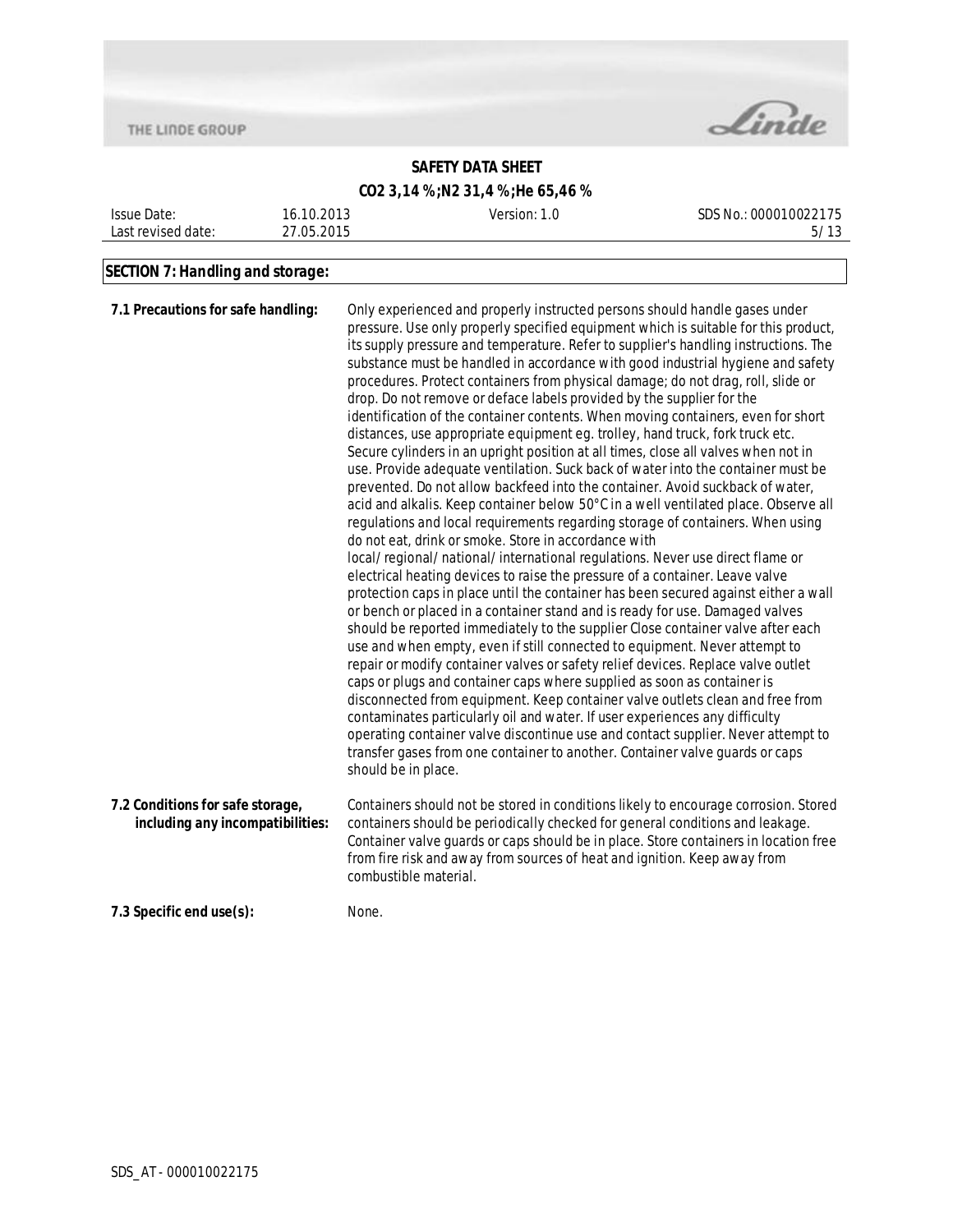

## **CO2 3,14 %;N2 31,4 %;He 65,46 %**

| Date:<br><i><b>Issue</b></i> | .2012<br>b<br>13       | ersion:<br>. | $- - -$<br>SDS<br>000010022<br>. Nc<br>75 |
|------------------------------|------------------------|--------------|-------------------------------------------|
| Last revised date:           | 2015<br>$\cap$<br>ט וי |              | $\overline{A}$<br>Ο,<br>. .               |
|                              |                        |              |                                           |

## **SECTION 8: Exposure controls/personal protection**

#### **8.1 Control Parameters**

## **Occupational Exposure Limits**

| Chemical name  | type            | <b>Exposure Limit Values</b> |        | Source                                  |
|----------------|-----------------|------------------------------|--------|-----------------------------------------|
| Carbon dioxide | TWA             | 5.000 ppm                    | 9.000  | EU. Indicative Exposure Limit Values in |
|                |                 |                              | mg/m3  | Directives 91/322/EEC, 2000/39/EC,      |
|                |                 |                              |        | 2006/15/EC, 2009/161/EU (12 2009)       |
|                | <b>MAK</b>      | 5.000 ppm                    | 9.000  | Austria. MAK List, OEL Ordinance (GwV), |
|                |                 |                              | mq/m3  | BGBI. II, no. 184/2001 (09 2007)        |
|                | <b>MAK CEIL</b> | 10.000 ppm                   | 18.000 | Austria. MAK List, OEL Ordinance (GwV), |
|                |                 |                              | mq/m3  | BGBI. II, no. 184/2001 (09 2007)        |

#### **8.2 Exposure controls**

| Appropriate engineering<br>controls:              | Consider a work permit system e.g. for maintenance activities. Ensure adequate<br>air ventilation. Provide adequate ventilation, including appropriate local<br>extraction, to ensure that the defined occupational exposure limit is not<br>exceeded. Oxygen detectors should be used when asphyxiating gases may be<br>released. Systems under pressure should be regularly checked for leakages.<br>Preferably use permanent leak tight connections (eg. welded pipes). Do not eat,<br>drink or smoke when using the product. |
|---------------------------------------------------|----------------------------------------------------------------------------------------------------------------------------------------------------------------------------------------------------------------------------------------------------------------------------------------------------------------------------------------------------------------------------------------------------------------------------------------------------------------------------------------------------------------------------------|
|                                                   | Individual protection measures, such as personal protective equipment                                                                                                                                                                                                                                                                                                                                                                                                                                                            |
| <b>General information:</b>                       | A risk assessment should be conducted and documented in each work area to<br>assess the risks related to the use of the product and to select the PPE that<br>matches the relevant risk. The following recommendations should be considered.<br>Keep self contained breathing apparatus readily available for emergency use.<br>Personal protective equipment for the body should be selected based on the task<br>being performed and the risks involved.                                                                       |
| Eye/face protection:                              | Wear eye protection to EN 166 when using gases.<br>Guideline: EN 166 Personal Eye Protection.                                                                                                                                                                                                                                                                                                                                                                                                                                    |
| <b>Skin protection</b><br><b>Hand Protection:</b> | Wear working gloves while handling containers<br>Guideline: EN 388 Protective gloves against mechanical risks.                                                                                                                                                                                                                                                                                                                                                                                                                   |
| <b>Body protection:</b>                           | No special precautions.                                                                                                                                                                                                                                                                                                                                                                                                                                                                                                          |
| Other:                                            | Wear safety shoes while handling containers<br>Guideline: ISO 20345 Personal protective equipment - Safety footwear.                                                                                                                                                                                                                                                                                                                                                                                                             |
| <b>Respiratory Protection:</b>                    | Not required.                                                                                                                                                                                                                                                                                                                                                                                                                                                                                                                    |
| <b>Thermal hazards:</b>                           | No precautionary measures are necessary.                                                                                                                                                                                                                                                                                                                                                                                                                                                                                         |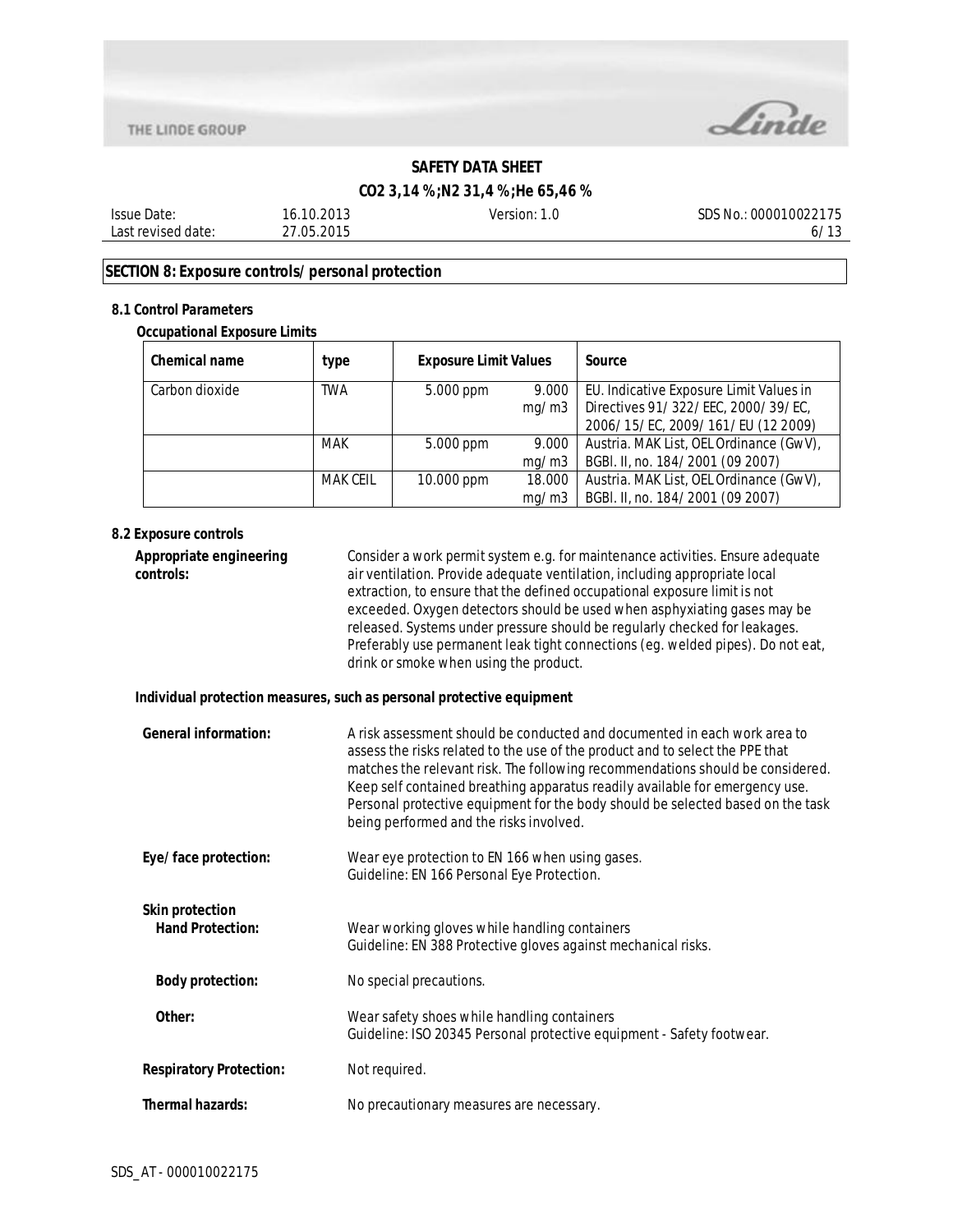**Appearance**



## **SAFETY DATA SHEET**

#### **CO2 3,14 %;N2 31,4 %;He 65,46 %**

| Issue Date:                         | 16.10.2013 | Version: 1.0                                                                                                                                                      | SDS No.: 000010022175 |
|-------------------------------------|------------|-------------------------------------------------------------------------------------------------------------------------------------------------------------------|-----------------------|
| Last revised date:                  | 27.05.2015 |                                                                                                                                                                   | 7/13                  |
| Hygiene measures:                   |            | Specific risk management measures are not required beyond good industrial<br>hygiene and safety procedures. Do not eat, drink or smoke when using the<br>product. |                       |
| Environmental exposure<br>controls: |            | For waste disposal, see section 13 of the SDS.                                                                                                                    |                       |

## **SECTION 9: Physical and chemical properties**

## **9.1 Information on basic physical and chemical properties**

| <b>Physical state:</b>                   | Gas                                                            |
|------------------------------------------|----------------------------------------------------------------|
| Form:                                    | Compressed gas                                                 |
| Color:                                   | CO2: Colorless                                                 |
|                                          | He: Colorless                                                  |
|                                          | N2: Colorless                                                  |
| Odor:                                    | CO2: Odorless<br>He: Odorless                                  |
|                                          | N2: Odorless gas                                               |
| <b>Odor Threshold:</b>                   | Odor threshold is subjective and is inadequate to warn of over |
|                                          | exposure.                                                      |
| pH:                                      | not applicable.                                                |
| <b>Melting Point:</b>                    | No data available.                                             |
| <b>Boiling Point:</b>                    | No data available.                                             |
| <b>Sublimation Point:</b>                | not applicable.                                                |
| Critical Temp. (°C):                     | No data available.                                             |
| <b>Flash Point:</b>                      | Not applicable to gases and gas mixtures.                      |
| <b>Evaporation Rate:</b>                 | Not applicable to gases and gas mixtures.                      |
| Flammability (solid, gas):               | This product is not flammable.                                 |
| Flammability Limit - Upper (%)-:         | not applicable.                                                |
| Flammability Limit - Lower (%)-:         | not applicable.                                                |
| Vapor pressure:                          | No reliable data available.                                    |
| Vapor density (air=1):                   | 0,45 (calculated) $(15 °C)$                                    |
| Relative density:                        | No data available.                                             |
| Solubility(ies)                          |                                                                |
| <b>Solubility in Water:</b>              | No data available.                                             |
| Partition coefficient (n-octanol/water): | Not known.                                                     |
| <b>Autoignition Temperature:</b>         | not applicable.                                                |
| <b>Decomposition Temperature:</b>        | Not known.                                                     |
| <b>Viscosity</b>                         |                                                                |
| Kinematic viscosity:                     | No data available.                                             |
| Dynamic viscosity:                       | No data available.                                             |
| <b>Explosive properties:</b>             | Not applicable.                                                |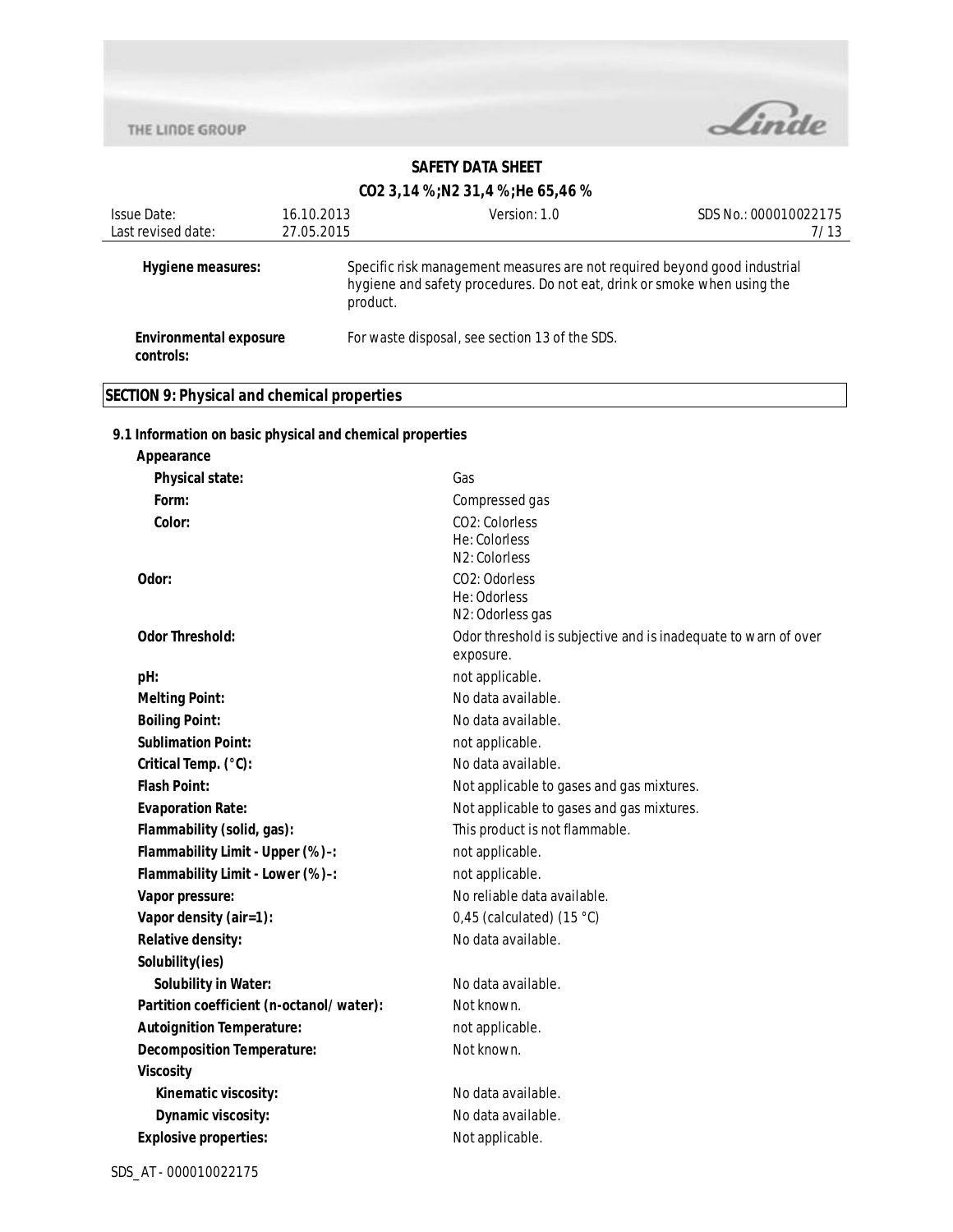

# **CO2 3,14 %;N2 31,4 %;He 65,46 %** Issue Date: Last revised date: 16.10.2013 27.05.2015 Version: 1.0 SDS No.: 000010022175 8/13 **Oxidizing properties:** not applicable. **9.2 Other information:** None. **SECTION 10: Stability and reactivity 10.1 Reactivity:** No reactivity hazard other than the effects described in sub-section below. **10.2 Chemical Stability:** Stable under normal conditions. **10.3 Possibility of Hazardous Reactions:** None. **10.4 Conditions to Avoid:** None. **10.5 Incompatible Materials:** No reaction with any common materials in dry or wet conditions. **10.6 Hazardous Decomposition Products:** Under normal conditions of storage and use, hazardous decomposition products should not be produced. **SECTION 11: Toxicological information General information:** None. **11.1 Information on toxicological effects Acute toxicity - Oral Product** Based on available data, the classification criteria are not met. **Acute toxicity - Dermal Product** Based on available data, the classification criteria are not met. **Acute toxicity - Inhalation Product** Not classified for acute toxicity based on available data. **Skin Corrosion/Irritation Product** Based on available data, the classification criteria are not met. **Serious Eye Damage/Eye Irritation Product** Based on available data, the classification criteria are not met.

# **SAFETY DATA SHEET**

**Respiratory or Skin Sensitization Product** Based on available data, the classification criteria are not met.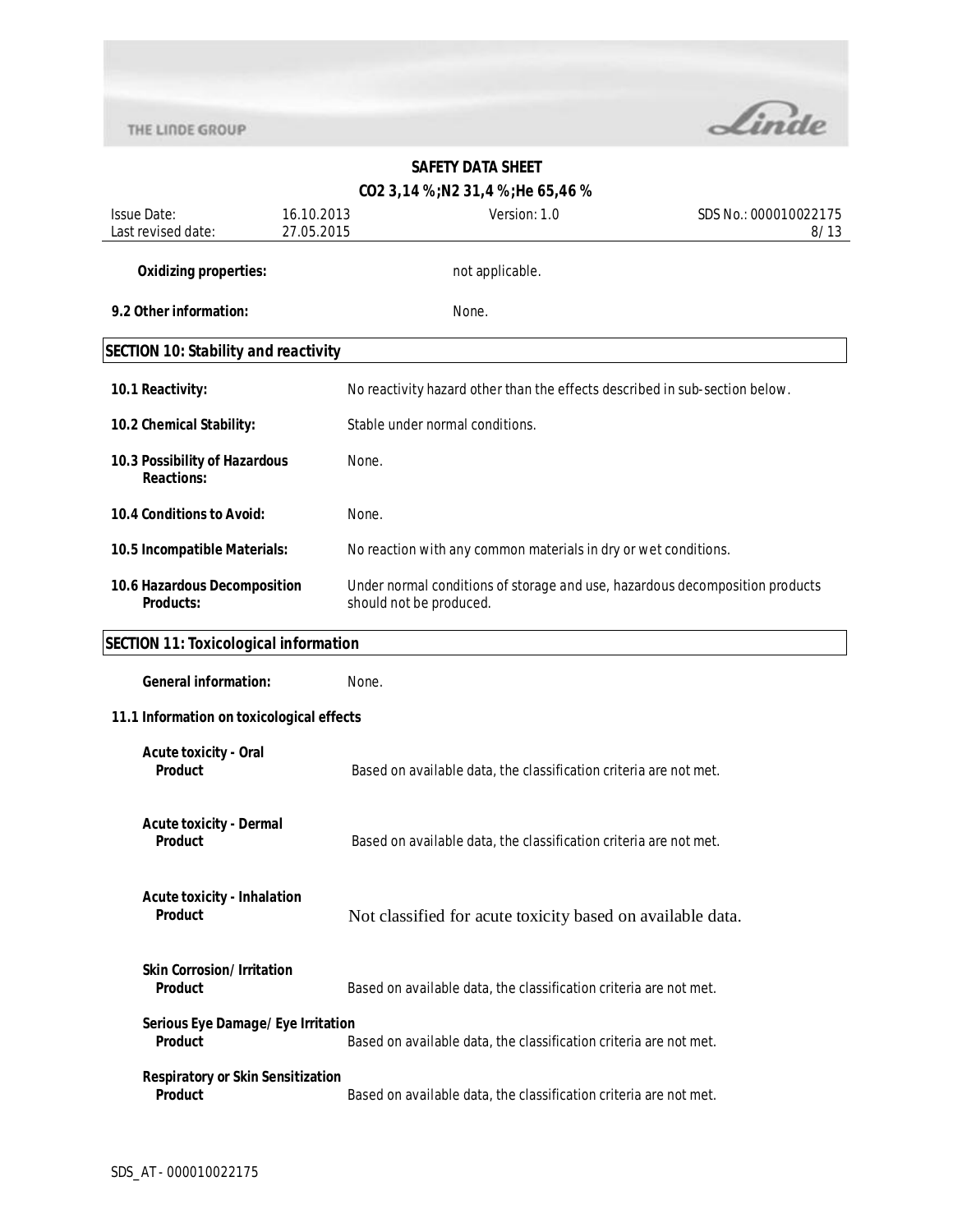

# **SAFETY DATA SHEET**

# **CO2 3,14 %;N2 31,4 %;He 65,46 %**

| <b>Issue Date:</b><br>Last revised date:              | 16.10.2013<br>27.05.2015                           | Version: 1.0                                                                                                        | SDS No.: 000010022175<br>9/13 |
|-------------------------------------------------------|----------------------------------------------------|---------------------------------------------------------------------------------------------------------------------|-------------------------------|
| <b>Germ Cell Mutagenicity</b><br><b>Product</b>       |                                                    | Based on available data, the classification criteria are not met.                                                   |                               |
| Carcinogenicity<br><b>Product</b>                     |                                                    | Based on available data, the classification criteria are not met.                                                   |                               |
| <b>Reproductive toxicity</b><br>Product               |                                                    | Based on available data, the classification criteria are not met.                                                   |                               |
| <b>Product</b>                                        | Specific Target Organ Toxicity - Single Exposure   | Based on available data, the classification criteria are not met.                                                   |                               |
| <b>Product</b>                                        | Specific Target Organ Toxicity - Repeated Exposure | Based on available data, the classification criteria are not met.                                                   |                               |
| <b>Aspiration Hazard</b><br>Product                   |                                                    | Not applicable to gases and gas mixtures                                                                            |                               |
| <b>SECTION 12: Ecological information</b>             |                                                    |                                                                                                                     |                               |
| 12.1 Toxicity                                         |                                                    |                                                                                                                     |                               |
| <b>Acute toxicity</b><br><b>Product</b>               |                                                    | No ecological damage caused by this product.                                                                        |                               |
| 12.2 Persistence and Degradability<br><b>Product</b>  |                                                    | Not applicable to gases and gas mixtures                                                                            |                               |
| 12.3 Bioaccumulative Potential<br><b>Product</b>      |                                                    | The product is expected to biodegrade and is not expected to persist for long<br>periods in an aquatic environment. |                               |
| 12.4 Mobility in Soil<br><b>Product</b>               | pollution.                                         | Because of its high volatility, the product is unlikely to cause ground or water                                    |                               |
| 12.5 Results of PBT and vPvB<br>assessment<br>Product |                                                    | Not classified as PBT or vPvB.                                                                                      |                               |
| 12.6 Other Adverse Effects:                           |                                                    |                                                                                                                     |                               |
| <b>Global Warming Potential</b>                       |                                                    | Global warming potential: 0,1<br>When discharged in large quantities may contribute to the greenhouse effect.       |                               |
| <b>Component Information</b><br>Carbon dioxide        |                                                    | Global warming potential: 1                                                                                         |                               |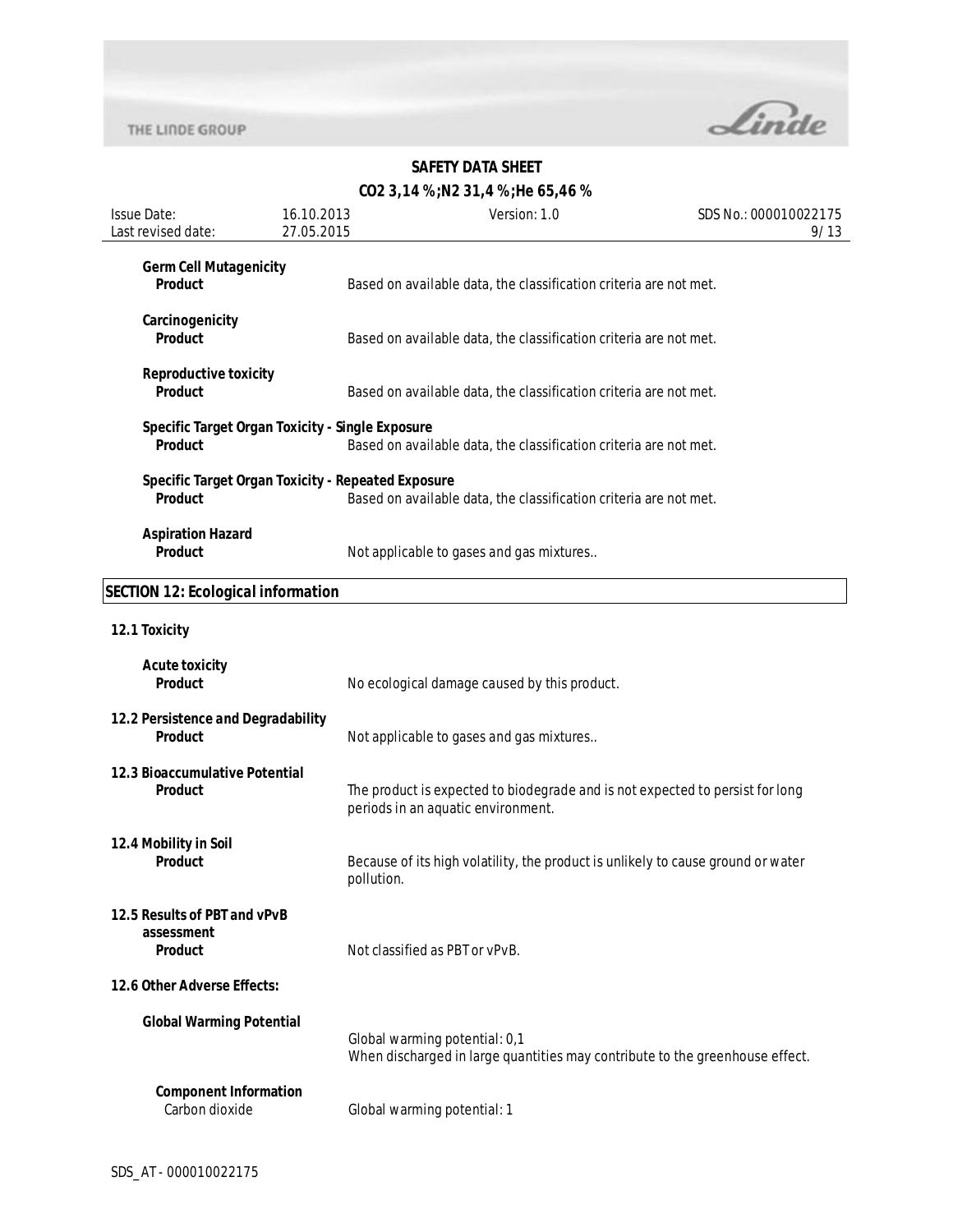

## **SAFETY DATA SHEET**

## **CO2 3,14 %;N2 31,4 %;He 65,46 %**

| <b>Issue Date:</b> | 16.10.2013 | Version:<br>1.0 | SDS No.: 000010022175 |
|--------------------|------------|-----------------|-----------------------|
| Last revised date: | 27.05.2015 |                 | 10/13                 |
|                    |            |                 |                       |

# **SECTION 13: Disposal considerations**

#### **13.1 Waste treatment methods**

| General information:                      | Do not discharge into any place where its accumulation could be dangerous. Vent<br>to atmosphere in a well ventilated place.                                                                                                                                                              |  |
|-------------------------------------------|-------------------------------------------------------------------------------------------------------------------------------------------------------------------------------------------------------------------------------------------------------------------------------------------|--|
| Disposal methods:                         | Refer to the EIGA code of practice (Doc.30 "Disposal of Gases", downloadable at<br>http://www.eiga.org) for more guidance on suitable disposal methods. Dispose<br>of container via supplier only. Discharge, treatment, or disposal may be subject to<br>national, state, or local laws. |  |
| <b>European Waste Codes</b><br>Container: | Gases in pressure containers other than those mentioned in 1605<br>16 05 05:<br>04.                                                                                                                                                                                                       |  |

## **SECTION 14: Transport information**

| <b>ADR</b>                                                       |                                           |
|------------------------------------------------------------------|-------------------------------------------|
| 14.1 UN Number:                                                  | UN 1956                                   |
| 14.2 UN Proper Shipping Name:<br>14.3 Transport Hazard Class(es) | COMPRESSED GAS, N.O.S. (Helium, Nitrogen) |
| Class:                                                           | 2                                         |
| Label(s):                                                        | 2.2                                       |
| Hazard No. (ADR):                                                | 20                                        |
| Tunnel restriction code:                                         | (E)                                       |
| 14.4 Packing Group:                                              |                                           |
| 14.5 Environmental hazards:                                      | not applicable                            |
| 14.6 Special precautions for user:                               |                                           |
| <b>RID</b>                                                       |                                           |
| 14.1 UN Number:                                                  | UN 1956                                   |
| 14.2 UN Proper Shipping Name                                     | COMPRESSED GAS, N.O.S. (Helium, Nitrogen) |
| 14.3 Transport Hazard Class(es)                                  |                                           |
| Class:                                                           | 2                                         |
| $Label(s)$ :                                                     | 2.2                                       |
| 14.4 Packing Group:                                              |                                           |
| 14.5 Environmental hazards:                                      | not applicable                            |
| 14.6 Special precautions for user:                               |                                           |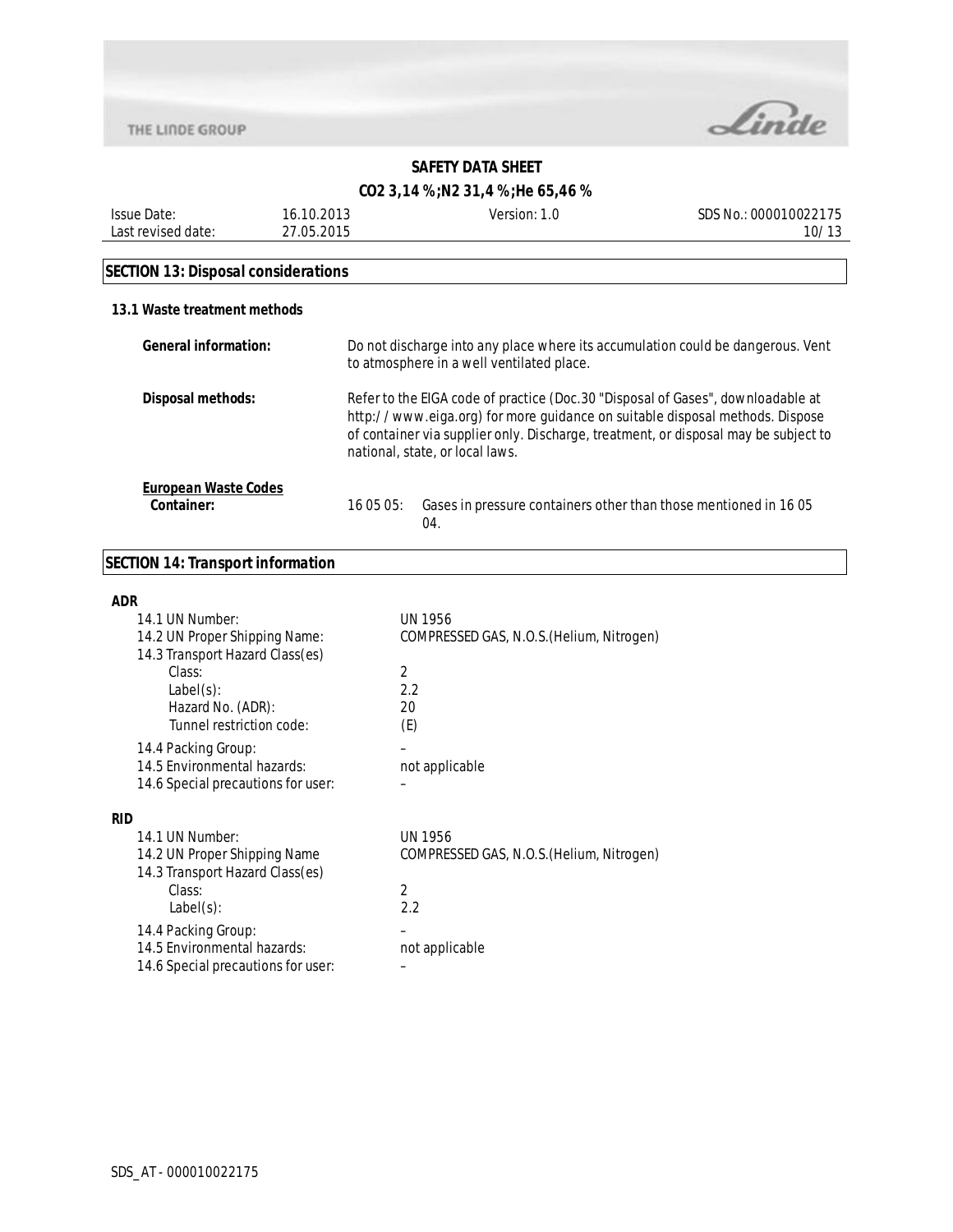

## **SAFETY DATA SHEET**

## **CO2 3,14 %;N2 31,4 %;He 65,46 %**

| <b>Issue Date:</b><br>Last revised date:                         | 16.10.2013<br>27.05.2015          | Version: 1.0                                                                                 | SDS No.: 000010022175<br>11/13 |
|------------------------------------------------------------------|-----------------------------------|----------------------------------------------------------------------------------------------|--------------------------------|
|                                                                  |                                   |                                                                                              |                                |
| <b>IMDG</b>                                                      |                                   |                                                                                              |                                |
| 14.1 UN Number:                                                  |                                   | <b>UN 1956</b>                                                                               |                                |
| 14.2 UN Proper Shipping Name:<br>14.3 Transport Hazard Class(es) |                                   | COMPRESSED GAS, N.O.S. (Helium, Nitrogen)                                                    |                                |
| Class:                                                           |                                   | 2.2                                                                                          |                                |
| $Label(s)$ :                                                     |                                   | 2.2                                                                                          |                                |
| EmS No.:                                                         |                                   | $F-C, S-V$                                                                                   |                                |
| 14.3 Packing Group:                                              |                                   |                                                                                              |                                |
| 14.5 Environmental hazards:                                      |                                   | not applicable                                                                               |                                |
| 14.6 Special precautions for user:                               |                                   |                                                                                              |                                |
|                                                                  |                                   |                                                                                              |                                |
| <b>IATA</b>                                                      |                                   |                                                                                              |                                |
| 14.1 UN Number:                                                  |                                   | <b>UN 1956</b>                                                                               |                                |
| 14.2 Proper Shipping Name:                                       |                                   | Compressed gas, n.o.s. (Helium, Nitrogen)                                                    |                                |
| 14.3 Transport Hazard Class(es):                                 |                                   |                                                                                              |                                |
| Class:                                                           |                                   | 2.2                                                                                          |                                |
| $Label(s)$ :                                                     |                                   | 2.2                                                                                          |                                |
| 14.4 Packing Group:                                              |                                   |                                                                                              |                                |
| 14.5 Environmental hazards:                                      |                                   | not applicable                                                                               |                                |
| 14.6 Special precautions for user:                               |                                   |                                                                                              |                                |
| Other information                                                |                                   |                                                                                              |                                |
|                                                                  | Passenger and cargo aircraft:     | Allowed.                                                                                     |                                |
| Cargo aircraft only:                                             |                                   | Allowed.                                                                                     |                                |
|                                                                  |                                   | 14.7 Transport in bulk according to Annex II of MARPOL73/78 and the IBC Code: not applicable |                                |
|                                                                  | <b>Additional identification:</b> | Avoid transport on vehicles where the load space is not separated from                       |                                |
|                                                                  |                                   | the driver's compartment. Ensure vehicle driver is aware of the potential                    |                                |
|                                                                  |                                   | hazards of the load and knows what to do in the event of an accident or                      |                                |
|                                                                  |                                   | an emergency. Before transporting product containers ensure that they                        |                                |
|                                                                  |                                   | are firmly secured. Ensure that the container valve is closed and not                        |                                |
|                                                                  |                                   | leaking. Container valve guards or caps should be in place. Ensure                           |                                |
|                                                                  |                                   | adequate air ventilation.                                                                    |                                |

#### **SECTION 15: Regulatory information**

#### **15.1 Safety, health and environmental regulations/legislation specific for the substance or mixture:**

#### **EU Regulations**

#### **Directive 96/61/EC: concerning integrated pollution prevention and control (IPPC): Article 15, European Pollution Emission Registry (EPER):**

| Concentration |
|---------------|
| 1.0 - 10%     |
|               |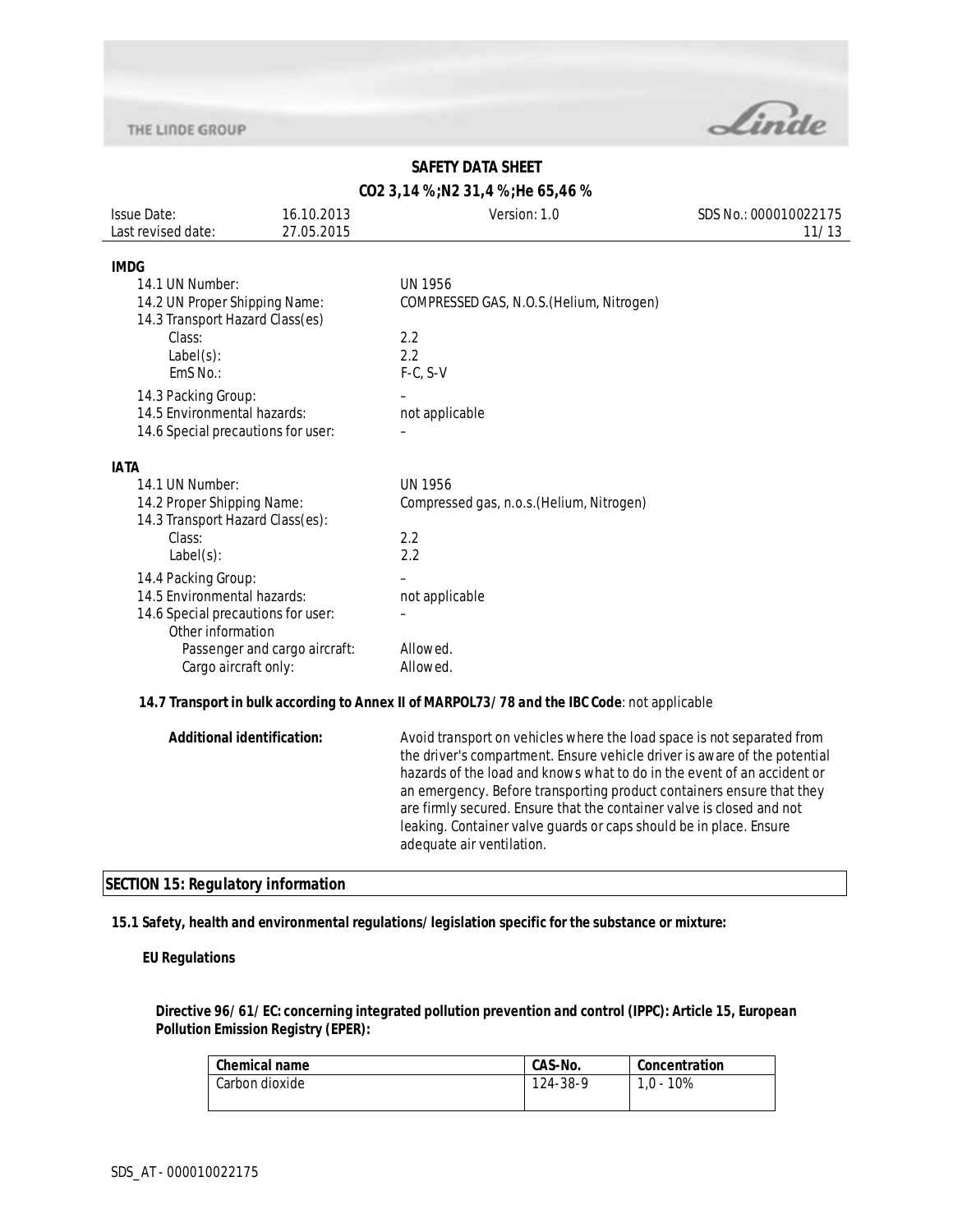

## **SAFETY DATA SHEET**

## **CO2 3,14 %;N2 31,4 %;He 65,46 %**

| Issue Date:<br>Last revised date:                  | 16.10.2013<br>27.05.2015 | Version: 1.0                                                                                                                                                                                                                                                                                                                                                                                                                                                                                                                                                                                                                                                                                                                                                                                                                                                                                                                                                                                                                                                                                                                                                                                                                                                                                                                                                                                                                                                                                                    | SDS No.: 000010022175<br>12/13                                                                                                                                          |
|----------------------------------------------------|--------------------------|-----------------------------------------------------------------------------------------------------------------------------------------------------------------------------------------------------------------------------------------------------------------------------------------------------------------------------------------------------------------------------------------------------------------------------------------------------------------------------------------------------------------------------------------------------------------------------------------------------------------------------------------------------------------------------------------------------------------------------------------------------------------------------------------------------------------------------------------------------------------------------------------------------------------------------------------------------------------------------------------------------------------------------------------------------------------------------------------------------------------------------------------------------------------------------------------------------------------------------------------------------------------------------------------------------------------------------------------------------------------------------------------------------------------------------------------------------------------------------------------------------------------|-------------------------------------------------------------------------------------------------------------------------------------------------------------------------|
| <b>National Regulations</b>                        |                          |                                                                                                                                                                                                                                                                                                                                                                                                                                                                                                                                                                                                                                                                                                                                                                                                                                                                                                                                                                                                                                                                                                                                                                                                                                                                                                                                                                                                                                                                                                                 |                                                                                                                                                                         |
|                                                    | additives.               | Council Directive 89/391/EEC on the introduction of measures to encourage<br>improvements in the safety and health of workers at work Directive 89/686/EEC on<br>laws, regulations and administrative provisions relating to the classification,<br>packaging and labelling of dangerous substances Directive 1999/45/EC concerning<br>the approximation of the laws, regulations and administrative provisions of the<br>Member States. Only products that comply with the food regulations (EC) No.<br>1333/2008 and (EU) No. 231/2012 and are labelled as such may be used as food                                                                                                                                                                                                                                                                                                                                                                                                                                                                                                                                                                                                                                                                                                                                                                                                                                                                                                                           | personal protective equipment Council Directive 67/548/EEC on the approximation of<br>This Safety Data Sheet has been produced to comply with Regulation (EU) 453/2010. |
| 15.2 Chemical safety assessment:                   |                          | No Chemical Safety Assessment has been carried out.                                                                                                                                                                                                                                                                                                                                                                                                                                                                                                                                                                                                                                                                                                                                                                                                                                                                                                                                                                                                                                                                                                                                                                                                                                                                                                                                                                                                                                                             |                                                                                                                                                                         |
| <b>SECTION 16: Other information</b>               |                          |                                                                                                                                                                                                                                                                                                                                                                                                                                                                                                                                                                                                                                                                                                                                                                                                                                                                                                                                                                                                                                                                                                                                                                                                                                                                                                                                                                                                                                                                                                                 |                                                                                                                                                                         |
| <b>Revision Information:</b>                       | Not relevant.            |                                                                                                                                                                                                                                                                                                                                                                                                                                                                                                                                                                                                                                                                                                                                                                                                                                                                                                                                                                                                                                                                                                                                                                                                                                                                                                                                                                                                                                                                                                                 |                                                                                                                                                                         |
| Key literature references and<br>sources for data: | guide.<br>Number 69.     | Various sources of data have been used in the compilation of this SDS, they include<br>but are not exclusive to:<br>Agency for Toxic Substances and Diseases Registry (ATSDR)<br>(http://www.atsdr.cdc.gov/).<br>European Chemical Agency: Guidance on the Compilation of Safety Data Sheets.<br>European Chemical Agency: Information on Registered Substances<br>http://apps.echa.europa.eu/registered/registered-sub.aspx#search<br>European Industrial Gases Association (EIGA) Doc. 169 Classification and Labelling<br>International Programme on Chemical Safety (http://www.inchem.org/)<br>ISO 10156:2010 Gases and gas mixtures - Determination of fire potential and<br>oxidizing ability for the selection of cylinder valve outlets.<br>Matheson Gas Data Book, 7th Edition.<br>National Institute for Standards and Technology (NIST) Standard Reference Database<br>The ESIS (European chemical Substances 5 Information System) platform of the<br>former European Chemicals Bureau (ECB) ESIS (http://ecb.jrc.ec.europa.eu/esis/).<br>The European Chemical Industry Council (CEFIC) ERICards.<br>United States of America's National Library of Medicine's toxicology data network<br>TOXNET (http://toxnet.nlm.nih.gov/index.html)<br>Threshold Limit Values (TLV) from the American Conference of Governmental<br>Industrial Hygienists (ACGIH).<br>Substance specific information from suppliers.<br>Details given in this document are believed to be correct at the time of publication. |                                                                                                                                                                         |

## **Wording of the R-phrases and H-statements in section 2 and 3**

H280 Contains gas under pressure; may explode if heated.